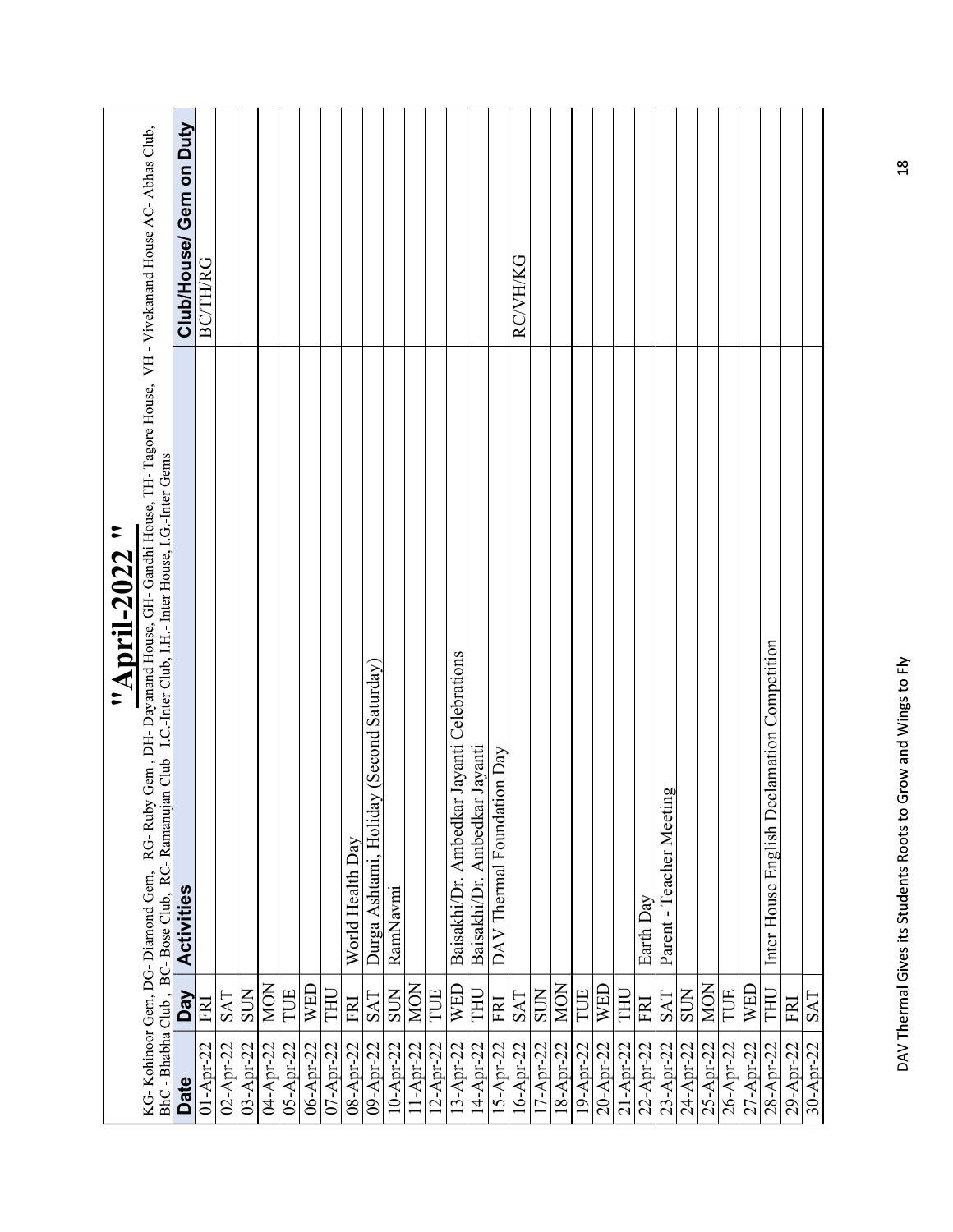|                 | $\tilde{\phantom{a}}$<br>"Nay-2022                                                                                                                                                                                                                         |                        |
|-----------------|------------------------------------------------------------------------------------------------------------------------------------------------------------------------------------------------------------------------------------------------------------|------------------------|
|                 | DH-Dayanand House, GH-Gandhi House, TH-Tagore House, VH - Vivekanand House AC-Abhas Club,<br>I.C.-Inter Club, I.H.- Inter House, I.G.-Inter Gems<br>BhC - Bhabha Club, BC-Bose Club, RC-Ramanujan Club<br>RG-Ruby Gem,<br>KG-Kohinoor Gem, DG-Diamond Gem, |                        |
| Date            | Activities<br>Day                                                                                                                                                                                                                                          | Club/House/Gem on Duty |
| $01-May-22$     | International Labour Day<br><b>SUN</b>                                                                                                                                                                                                                     | <b>AC/DH/DG</b>        |
| $02 - May - 22$ | <b>MON</b>                                                                                                                                                                                                                                                 |                        |
| 03-May-22       | Eid-Ul-Fitr<br>TUE                                                                                                                                                                                                                                         |                        |
| 04-May-22       | WED                                                                                                                                                                                                                                                        |                        |
| 05-May-22       | THU                                                                                                                                                                                                                                                        |                        |
| 06-May-22       | FRI                                                                                                                                                                                                                                                        |                        |
| $07 - May - 22$ | World Red Cross Day, Mother's Day Celebration (Pre-Primary Wing)<br>SAT                                                                                                                                                                                    |                        |
| 08-May-22       | Mother's Day<br><b>SUN</b>                                                                                                                                                                                                                                 |                        |
| 09-May-22       | <b>MON</b>                                                                                                                                                                                                                                                 |                        |
| 10-May-22       | TUE                                                                                                                                                                                                                                                        |                        |
| $11-May-22$     | National Tech. Day, Colouring Compt. (LKG-UKG), Drawing & Colouring Compt. (1 & II)<br>WED                                                                                                                                                                 |                        |
| $12$ -May-22    | Inter Gem Spell Bell<br>THU                                                                                                                                                                                                                                |                        |
| $13-May-22$     | Red Colour Day(LKG), Class Show (Class V)<br>FRI                                                                                                                                                                                                           |                        |
| 14-May-22       | Holiday (Second Saturday)<br>SAT                                                                                                                                                                                                                           |                        |
| $15$ -May-22    | <b>SUN</b>                                                                                                                                                                                                                                                 |                        |
| $16$ -May-22    | <b>Budh Purnima</b><br><b>MON</b>                                                                                                                                                                                                                          | BhC/GH/RG              |
| $17-May-22$     | TUE                                                                                                                                                                                                                                                        |                        |
| $18 - May - 22$ | <b>WED</b>                                                                                                                                                                                                                                                 |                        |
| 19-May-22       | Flower Bouquet Competition (Grade 6-12)<br>THU                                                                                                                                                                                                             |                        |
| 20-May-22       | FRI                                                                                                                                                                                                                                                        |                        |
| 21-May-22       | SAT                                                                                                                                                                                                                                                        |                        |
|                 |                                                                                                                                                                                                                                                            |                        |
| 22-May-22       | <b>SUN</b>                                                                                                                                                                                                                                                 |                        |
| 23-May-22       | <b>MON</b>                                                                                                                                                                                                                                                 |                        |
| $24 - May - 22$ | TUE                                                                                                                                                                                                                                                        |                        |
| 25-May-22       | WED                                                                                                                                                                                                                                                        |                        |
| 26-May-22       | <b>THU</b>                                                                                                                                                                                                                                                 |                        |
| 27-May-22       | FRI                                                                                                                                                                                                                                                        |                        |
| 28-May-22       | SAT                                                                                                                                                                                                                                                        |                        |
| 29-May-22       | SUN                                                                                                                                                                                                                                                        |                        |
| 30-May-22       | MON                                                                                                                                                                                                                                                        |                        |
| 31-May-22       | TUE                                                                                                                                                                                                                                                        |                        |
|                 |                                                                                                                                                                                                                                                            |                        |
|                 | DAV Thermal Gives its Students Roots to Grow and Wings to Fly                                                                                                                                                                                              | $\overline{c}$         |
|                 |                                                                                                                                                                                                                                                            |                        |
|                 |                                                                                                                                                                                                                                                            |                        |
|                 |                                                                                                                                                                                                                                                            |                        |
|                 |                                                                                                                                                                                                                                                            |                        |
|                 |                                                                                                                                                                                                                                                            |                        |
|                 |                                                                                                                                                                                                                                                            |                        |
|                 |                                                                                                                                                                                                                                                            |                        |
|                 |                                                                                                                                                                                                                                                            |                        |
|                 |                                                                                                                                                                                                                                                            |                        |
|                 |                                                                                                                                                                                                                                                            |                        |
|                 |                                                                                                                                                                                                                                                            |                        |
|                 |                                                                                                                                                                                                                                                            |                        |
|                 |                                                                                                                                                                                                                                                            |                        |
|                 |                                                                                                                                                                                                                                                            |                        |
|                 |                                                                                                                                                                                                                                                            |                        |
|                 |                                                                                                                                                                                                                                                            |                        |
|                 |                                                                                                                                                                                                                                                            |                        |
|                 |                                                                                                                                                                                                                                                            |                        |
|                 |                                                                                                                                                                                                                                                            |                        |
|                 |                                                                                                                                                                                                                                                            |                        |
|                 |                                                                                                                                                                                                                                                            |                        |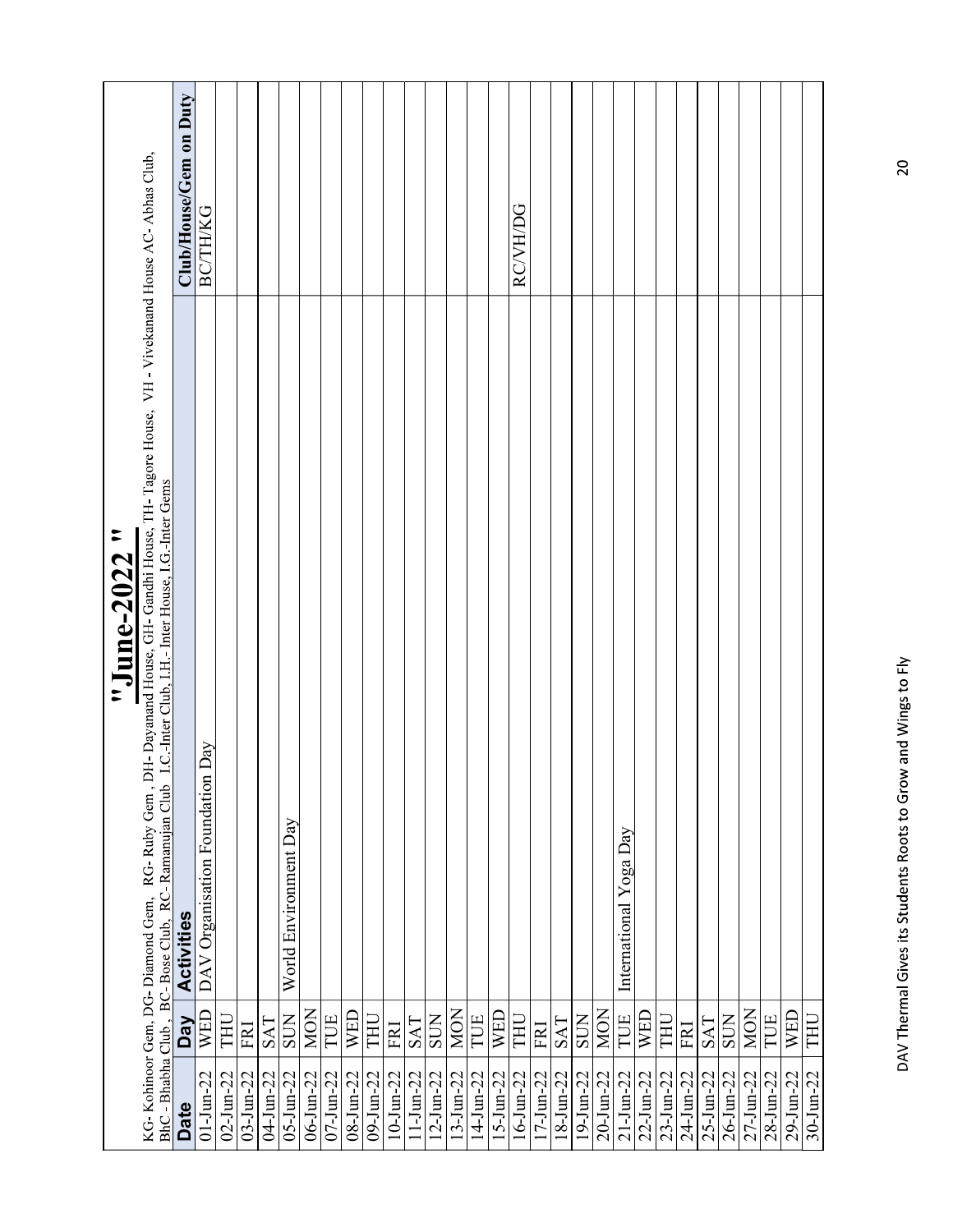| KG-Kohinoor Gem, DG-Diamond Gem, |            | RG-Ruby Gem, DH-Dayanand House, GH-Gandhi House, TH-Tagore House, VH - Vivekanand House AC-Abhas Club,<br>$\tilde{\phantom{a}}$<br>"July-2022 |                        |
|----------------------------------|------------|-----------------------------------------------------------------------------------------------------------------------------------------------|------------------------|
|                                  |            | I.C.-Inter Club, I.H.-Inter House, I.G.-Inter Gems<br>BhC - Bhabha Club, BC-Bose Club, RC-Ramanujan Club                                      |                        |
| Date                             | Day        | <b>Activities</b>                                                                                                                             | Club/House/Gem on Duty |
| $01 - JuI - 22$                  | FRI        |                                                                                                                                               | <b>ACDHRG</b>          |
| $02 - JuI - 22$                  | <b>SAT</b> |                                                                                                                                               |                        |
| $03 - Ju1 - 22$                  | <b>SUN</b> |                                                                                                                                               |                        |
| 04-Jul-22                        | <b>MON</b> |                                                                                                                                               |                        |
| $05 - Ju1 - 22$                  | TUE        |                                                                                                                                               |                        |
| $06 - Ju1 - 22$                  | <b>WED</b> |                                                                                                                                               |                        |
| $07 - Ju1 - 22$                  | LHÚ        |                                                                                                                                               |                        |
| $08 - Ju1 - 22$                  | FRI        | Yellow Colour Day (LKG)                                                                                                                       |                        |
| $09 - Ju1 - 22$                  | <b>SAT</b> | Holiday (Second Saturday)                                                                                                                     |                        |
| $10 - Ju - 22$                   | <b>SUN</b> |                                                                                                                                               |                        |
| $11-Ju1-22$                      | MON        |                                                                                                                                               |                        |
| $12 - Ju - 22$                   | TUE        |                                                                                                                                               |                        |
| $13 - Ju1 - 22$                  | WED        | Tearing and Pasting Competition (LKG-UKG), Hindi Handwriting Competition (I-II)                                                               |                        |
| $14 - Jul - 22$                  | THU        | Inter Gem Shalokocharan/Mantrocharan Pratiyogita                                                                                              |                        |
| $15 - Ju1 - 22$                  | FRI        |                                                                                                                                               |                        |
| $16 - Ju - 22$                   | SAT        | Green Colour Day (Class LKG)                                                                                                                  | BhC/GH/KG              |
| $17 - Ju1 - 22$                  | <b>SUN</b> |                                                                                                                                               |                        |
| $18 - Ju1 - 22$                  | <b>MON</b> |                                                                                                                                               |                        |
| 19-Jul-22                        | TUE        |                                                                                                                                               |                        |
| $20 - Ju - 22$                   | <b>WED</b> | Hindi Story Telling Competition (LKG to II)                                                                                                   |                        |
| $21 - Ju1 - 22$                  | THU        | House/ Gem Appointments<br>Oath Ceremony for School Club                                                                                      |                        |
| 22-Jul-22                        | FRI        | Inter House Vyakaran Prashnotri                                                                                                               |                        |
| $23 - Ju1 - 22$                  | SAT        | Parent-Teacher Meeting                                                                                                                        |                        |
| 24-Jul-22                        | <b>SUN</b> |                                                                                                                                               |                        |
| $25 - Ju1 - 22$                  | <b>MON</b> |                                                                                                                                               |                        |
| $26 - Ju1 - 22$                  | TUE        |                                                                                                                                               |                        |
| $27 - Ju1 - 22$                  | WED        | Hindi Poetry Recitation Competition (LKG-II)                                                                                                  |                        |
| $28 - Ju1 - 22$                  | THU        | Inter Gem Play on Scientific Concepts                                                                                                         |                        |
| 29-Jul-22                        | FRI        |                                                                                                                                               |                        |
| $30 - Ju - 22$                   | <b>SAT</b> | Teej Celebrations (Primary Wing)                                                                                                              |                        |
| $31 - Ju1 - 22$                  | <b>SUN</b> |                                                                                                                                               |                        |
|                                  |            | DAV Thermal Gives its Students Roots to Grow and Wings to Fly                                                                                 | $\overline{c}$         |
|                                  |            |                                                                                                                                               |                        |
|                                  |            |                                                                                                                                               |                        |
|                                  |            |                                                                                                                                               |                        |
|                                  |            |                                                                                                                                               |                        |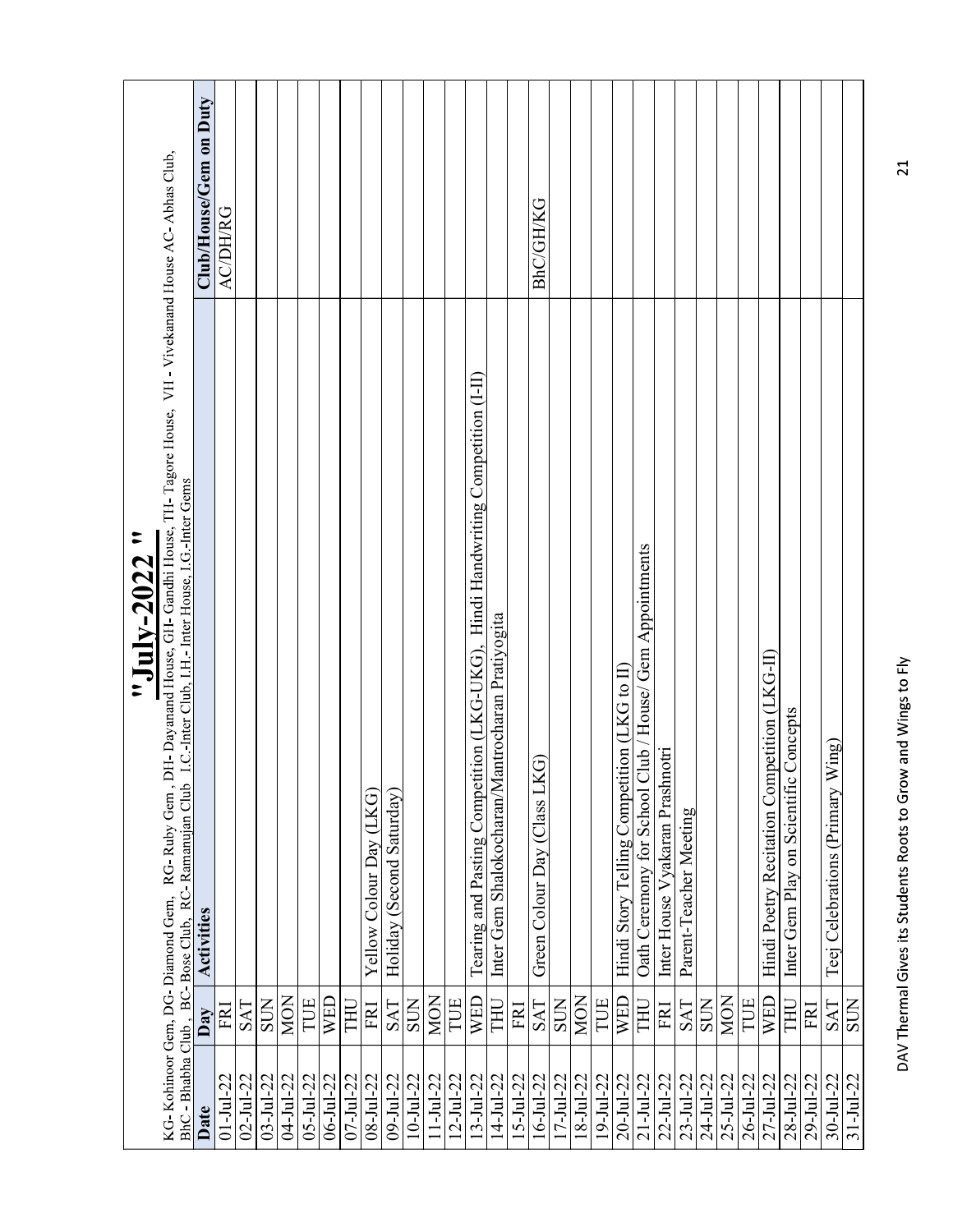|                                                       |            | $\tilde{\phantom{a}}$<br>August-2022<br>$\ddot{\bullet}$                                                                                                                                        |                        |
|-------------------------------------------------------|------------|-------------------------------------------------------------------------------------------------------------------------------------------------------------------------------------------------|------------------------|
| KG-Kohinoor Gem, DG-Diamond Gem,<br>BhC - Bhabha Club |            | RG-Ruby Gem, DH-Dayanand House, GH-Gandhi House, TH-Tagore House, VH - Vivekanand House AC-Abhas Club,<br>I.C. Inter Club, I.H. Inter House, I.G. Inter Gems<br>BC-Bose Club, RC-Ramanujan Club |                        |
| Date                                                  | Day        | <b>Activities</b>                                                                                                                                                                               | Club/House/Gem on Duty |
| $01 - Aug - 22$                                       | MON        |                                                                                                                                                                                                 | <b>BC/TH/DG</b>        |
| $02 - Aug-22$                                         | TUE        |                                                                                                                                                                                                 |                        |
| $03 - Aug - 22$                                       | <b>WED</b> | Clay Modelling Competition (LKG-II)                                                                                                                                                             |                        |
| 04-Aug-22                                             | THU        |                                                                                                                                                                                                 |                        |
| $05 - Aug - 22$                                       | FRI        | Inter Club English Debate                                                                                                                                                                       |                        |
| 06-Aug-22                                             | <b>SAT</b> | Class Show (Class IV)                                                                                                                                                                           |                        |
| $07 - Aug - 22$                                       | <b>SUN</b> |                                                                                                                                                                                                 |                        |
| 08-Aug-22                                             | <b>MON</b> |                                                                                                                                                                                                 |                        |
| 09-Aug-22                                             | TUE        | KG-VII)<br>Flag Making Competition (L                                                                                                                                                           |                        |
| 10-Aug-22                                             | WED        | Raksha Bandhan Celebration: Rakhi Making Competition                                                                                                                                            |                        |
| 11-Aug-22                                             | THU        | Raksha Bandhan                                                                                                                                                                                  |                        |
| 12-Aug-22                                             | FRI        | Independence day Celebration, Bharat Ke Veer Competition(LKG-UKG)                                                                                                                               |                        |
| 13-Aug-22                                             | <b>SAT</b> | Holiday (Second Saturday)                                                                                                                                                                       |                        |
| 14-Aug-22                                             | <b>SUN</b> |                                                                                                                                                                                                 |                        |
| 15-Aug-22                                             | <b>MON</b> | Independence Day                                                                                                                                                                                |                        |
| $16 - Aug - 22$                                       | TUE        |                                                                                                                                                                                                 | RCVH/RG                |
| $17 - \text{Aug-22}$                                  | WED        | Fireless Cooking Competition (LKG-II)                                                                                                                                                           |                        |
| 18-Aug-22                                             | THU        | Janmashtami Celebration                                                                                                                                                                         |                        |
| 19-Aug-22                                             | FRI        | Janmashtami                                                                                                                                                                                     |                        |
| 20-Aug-22                                             | SAT        |                                                                                                                                                                                                 |                        |
| $21 - \text{Aug} - 22$                                | <b>SUN</b> |                                                                                                                                                                                                 |                        |
| $22 - Aug - 22$                                       | MON        |                                                                                                                                                                                                 |                        |
| $23 - Aug - 22$                                       | TUE        | Inter Club Vyakaran Bauddhik Pratiyogita                                                                                                                                                        |                        |
| 24-Aug-22                                             | <b>WED</b> |                                                                                                                                                                                                 |                        |
| 25-Aug-22                                             | THU        |                                                                                                                                                                                                 |                        |
| 26-Aug-22                                             | FRI        | Veggie Parade (LKG), Umbrella Decoration Competition (VI-XII)                                                                                                                                   |                        |
| $27 - Aug - 22$                                       | <b>SAT</b> | Parent-Teacher Meeting                                                                                                                                                                          |                        |
| $28 - Aug - 22$                                       | <b>NOS</b> |                                                                                                                                                                                                 |                        |
| 29-Aug-22                                             | <b>MON</b> | National Sports Day                                                                                                                                                                             |                        |
| $30 - Aug - 22$                                       | TUE        | Inter House English Quiz                                                                                                                                                                        |                        |
| $31-Aug-22$                                           | WED        |                                                                                                                                                                                                 |                        |
|                                                       |            |                                                                                                                                                                                                 |                        |
|                                                       |            | DAV Thermal Gives its Students Roots to Grow and Wings to Fly                                                                                                                                   | 22                     |
|                                                       |            |                                                                                                                                                                                                 |                        |
|                                                       |            |                                                                                                                                                                                                 |                        |
|                                                       |            |                                                                                                                                                                                                 |                        |
|                                                       |            |                                                                                                                                                                                                 |                        |
|                                                       |            |                                                                                                                                                                                                 |                        |
|                                                       |            |                                                                                                                                                                                                 |                        |
|                                                       |            |                                                                                                                                                                                                 |                        |
|                                                       |            |                                                                                                                                                                                                 |                        |
|                                                       |            |                                                                                                                                                                                                 |                        |
|                                                       |            |                                                                                                                                                                                                 |                        |
|                                                       |            |                                                                                                                                                                                                 |                        |
|                                                       |            |                                                                                                                                                                                                 |                        |
|                                                       |            |                                                                                                                                                                                                 |                        |
|                                                       |            |                                                                                                                                                                                                 |                        |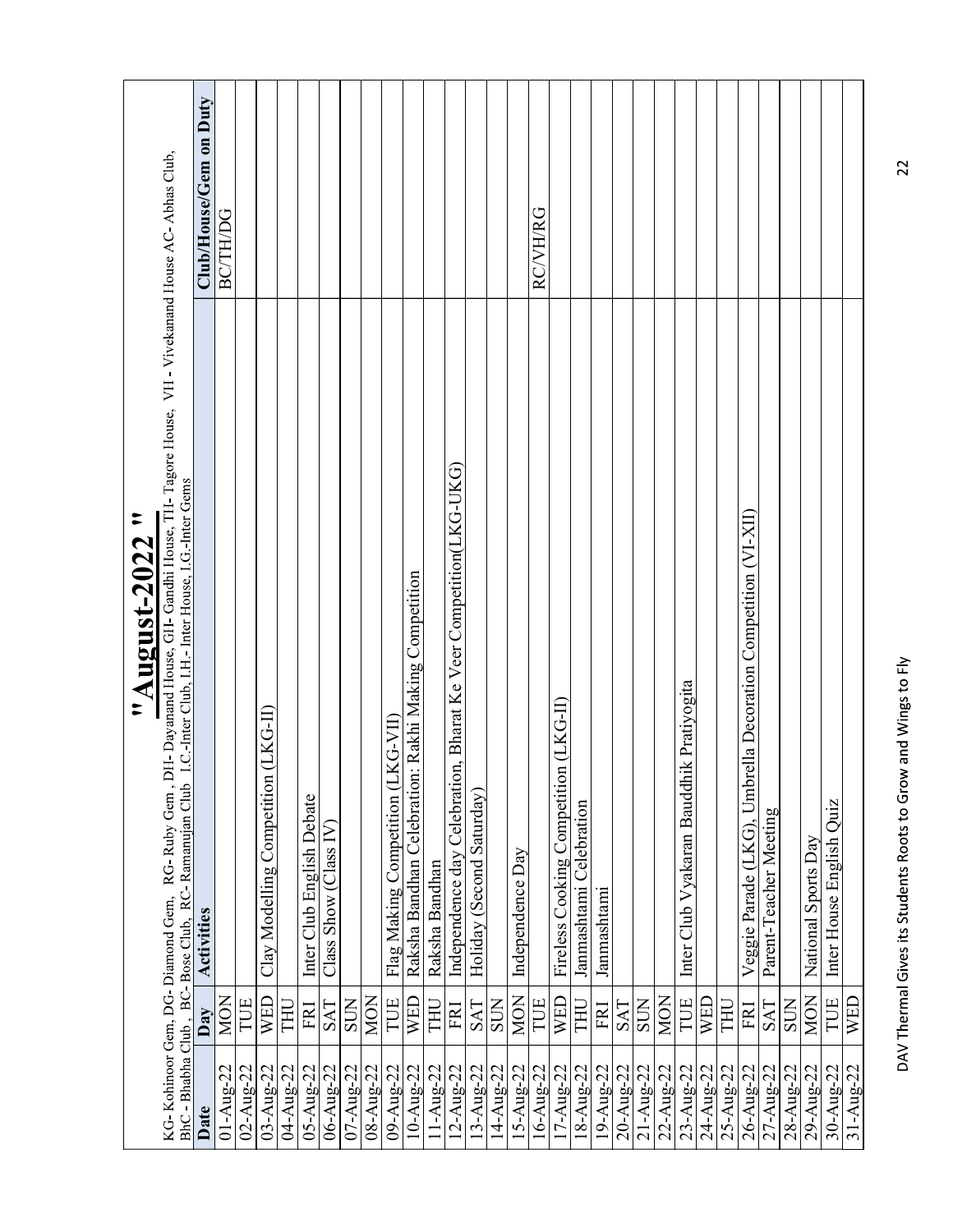| KG-Kohinoor Gem, DG-Diamond Gem,   | DH- Dayanand House, GH- Gandhi House, TH- Tagore House, VH - Vivekanand House AC- Abhas Club, I.C.-Inter Club, I.H. Inter House, I.G.-Inter Gems<br>"September-2022 "<br>RG-Ruby Gem |                        |
|------------------------------------|--------------------------------------------------------------------------------------------------------------------------------------------------------------------------------------|------------------------|
| <b>Day</b><br><b>Date</b>          | BhC - Bhabha Club, BC-Bose Club, RC-Ramanujan Club<br>Activities                                                                                                                     | Club/House/Gem on Duty |
| THU<br>$01 -$ Sep-22               |                                                                                                                                                                                      | <b>ACDHKG</b>          |
| FRI<br>$02 - Sep-22$               | Inter Club Bauddhik Paricharcha on Current Topics                                                                                                                                    |                        |
| <b>SAT</b><br>$03 - \text{Sep-22}$ |                                                                                                                                                                                      |                        |
| SUN<br>04-Sep-22                   |                                                                                                                                                                                      |                        |
| <b>MON</b><br>$05 - Sep - 22$      | Teacher's Day                                                                                                                                                                        |                        |
| TUE<br>06-Sep-22                   |                                                                                                                                                                                      |                        |
| WED<br>07-Sep-22                   |                                                                                                                                                                                      |                        |
| THU<br>08-Sep-22                   |                                                                                                                                                                                      |                        |
| FRI<br>09-Sep-22                   |                                                                                                                                                                                      |                        |
| <b>SAT</b><br>10-Sep-22            | Holiday (Second Saturday)                                                                                                                                                            |                        |
| <b>SUN</b><br>11-Sep-22            |                                                                                                                                                                                      |                        |
| <b>MON</b><br>12-Sep-22            | (NSS)<br>Tree Plantation Week Begins                                                                                                                                                 |                        |
| TUE<br>13-Sep-22                   |                                                                                                                                                                                      |                        |
| WED<br>14-Sep-22                   | Hindi Diwas                                                                                                                                                                          |                        |
| <b>THU</b><br>15-Sep-22            |                                                                                                                                                                                      |                        |
| FRI<br>16-Sep-22                   |                                                                                                                                                                                      | <b>BhC/GH/DG</b>       |
| <b>SAT</b><br>$17 - \text{Sep-22}$ | Tree Plantation Week Ends                                                                                                                                                            |                        |
| <b>SUN</b><br>18-Sep-22            |                                                                                                                                                                                      |                        |
| MON<br>19-Sep-22                   |                                                                                                                                                                                      |                        |
| TUE<br>$20 -$ Sep-22               |                                                                                                                                                                                      |                        |
| WED<br>21-Sep-22                   |                                                                                                                                                                                      |                        |
| THU<br>22-Sep-22                   |                                                                                                                                                                                      |                        |
| FRI<br>23-Sep-22                   | Day<br>Haryana's Heroes Martyrdom                                                                                                                                                    |                        |
| SAT<br>24-Sep-22                   |                                                                                                                                                                                      |                        |
| <b>SUN</b><br>25-Sep-22            |                                                                                                                                                                                      |                        |
| MON<br>26-Sep-22                   |                                                                                                                                                                                      |                        |
| TUE<br>27-Sep-22                   |                                                                                                                                                                                      |                        |
| WED                                |                                                                                                                                                                                      |                        |
| 28-Sep-22                          |                                                                                                                                                                                      |                        |
| THU<br>29-Sep-22                   |                                                                                                                                                                                      |                        |
| FRI<br>$30 - Sep-22$               |                                                                                                                                                                                      |                        |
|                                    |                                                                                                                                                                                      |                        |
|                                    |                                                                                                                                                                                      |                        |
|                                    | DAV Thermal Gives its Students Roots to Grow and Wings to Fly                                                                                                                        | 23                     |
|                                    |                                                                                                                                                                                      |                        |
|                                    |                                                                                                                                                                                      |                        |
|                                    |                                                                                                                                                                                      |                        |
|                                    |                                                                                                                                                                                      |                        |
|                                    |                                                                                                                                                                                      |                        |
|                                    |                                                                                                                                                                                      |                        |
|                                    |                                                                                                                                                                                      |                        |
|                                    |                                                                                                                                                                                      |                        |
|                                    |                                                                                                                                                                                      |                        |
|                                    |                                                                                                                                                                                      |                        |
|                                    |                                                                                                                                                                                      |                        |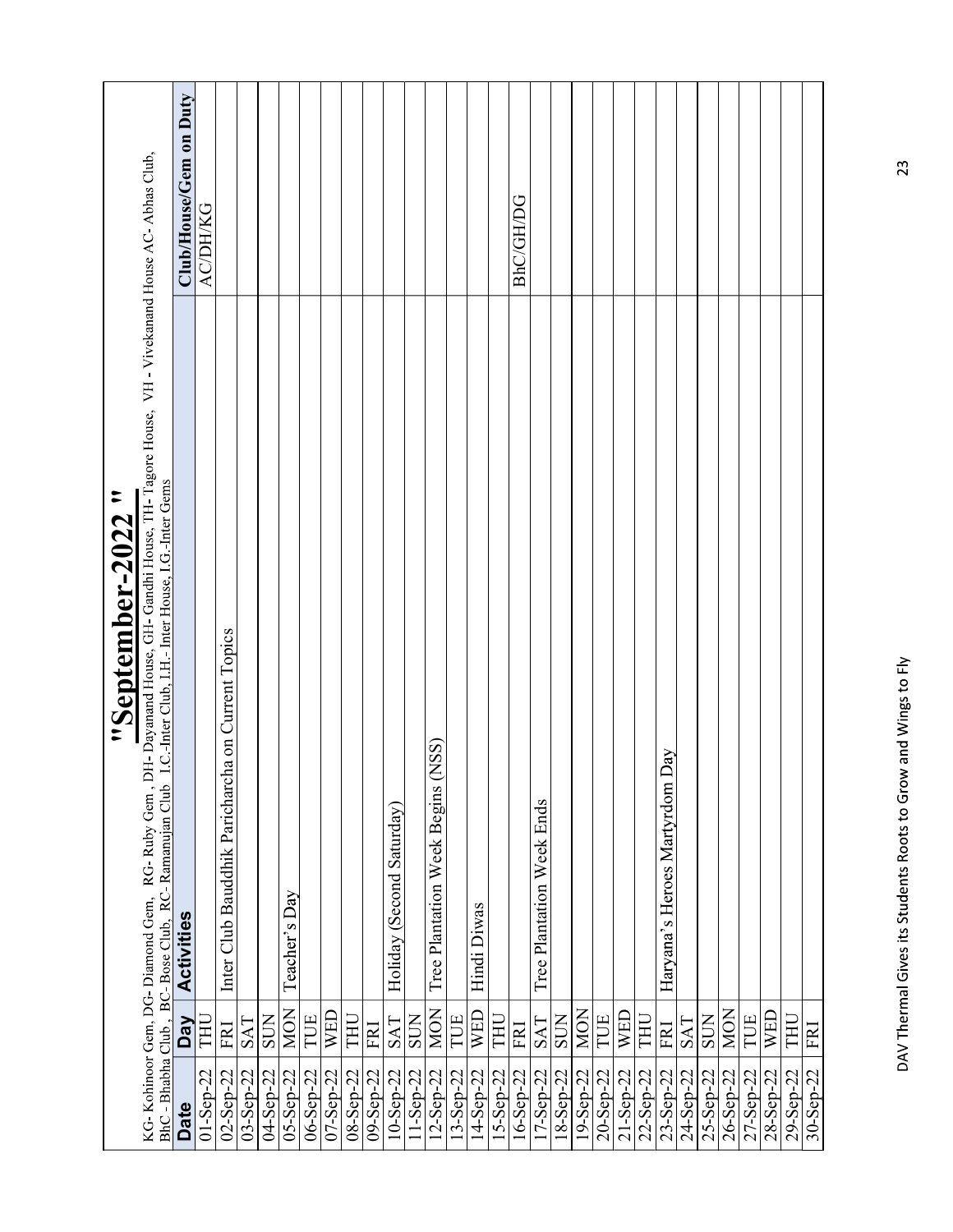| $03 - Oct-22$<br>06-Oct-22<br>09-Oct-22<br>$10 - Oct-22$<br>$16-0$ ct-22<br>$17 - Oct-22$<br>$20 - Oct-22$<br>$21 - Oct-22$<br>$01 - Oct-22$<br>04-Oct-22<br>$05 - Oct-22$<br>$07 - Oct-22$<br>$11-0$ ct-22<br>$14-0$ ct-22<br>$15 - Oct-22$<br>$18 - Oct-22$<br>19-Oct-22<br>$22 - Oct-22$<br>$23 - Oct-22$<br>$25-0ct-22$<br>26-Oct-22<br>$27 - Oct-22$<br>28-Oct-22<br>$29-Oct-22$<br>$02 - Oct-22$<br>$08 - Oct-22$<br>$12 - Oct-22$<br>$13-Oct-22$<br>24-Oct-22<br>Date | $\tilde{\phantom{a}}$<br>"October-2022"                                                                                                                                                                                                                 |                        |
|------------------------------------------------------------------------------------------------------------------------------------------------------------------------------------------------------------------------------------------------------------------------------------------------------------------------------------------------------------------------------------------------------------------------------------------------------------------------------|---------------------------------------------------------------------------------------------------------------------------------------------------------------------------------------------------------------------------------------------------------|------------------------|
|                                                                                                                                                                                                                                                                                                                                                                                                                                                                              |                                                                                                                                                                                                                                                         |                        |
|                                                                                                                                                                                                                                                                                                                                                                                                                                                                              | RG-Ruby Gem, DH-Dayanand House, GH-Gandhi House, TH-Tagore House, VH - Vivekanand House AC-Abhas Club,<br>I.C.-Inter Club, I.H.- Inter House, I.G.-Inter Gems<br>BhC - Bhabha Club, BC-Bose Club, RC-Ramanujan Club<br>KG-Kohinoor Gem, DG-Diamond Gem, |                        |
|                                                                                                                                                                                                                                                                                                                                                                                                                                                                              | <b>Activities</b><br>Day                                                                                                                                                                                                                                | Club/House/Gem on Duty |
|                                                                                                                                                                                                                                                                                                                                                                                                                                                                              | Swachhta week begins: NSS<br><b>SAT</b>                                                                                                                                                                                                                 | <b>BC/TH/RG</b>        |
|                                                                                                                                                                                                                                                                                                                                                                                                                                                                              | Mahatma Gandhi Birthday<br><b>SUN</b>                                                                                                                                                                                                                   |                        |
|                                                                                                                                                                                                                                                                                                                                                                                                                                                                              | Maha Ashtami<br><b>MON</b>                                                                                                                                                                                                                              |                        |
|                                                                                                                                                                                                                                                                                                                                                                                                                                                                              | Dussehra Celebration<br>TUE                                                                                                                                                                                                                             |                        |
|                                                                                                                                                                                                                                                                                                                                                                                                                                                                              | Dussehra<br>WED                                                                                                                                                                                                                                         |                        |
|                                                                                                                                                                                                                                                                                                                                                                                                                                                                              | THU                                                                                                                                                                                                                                                     |                        |
|                                                                                                                                                                                                                                                                                                                                                                                                                                                                              | Inter House Science Activities Competition, Swachhta Week Ends, Valmiki Jayanti Celebration<br>FRI                                                                                                                                                      |                        |
|                                                                                                                                                                                                                                                                                                                                                                                                                                                                              | Holiday (Second Saturday)<br>SAT                                                                                                                                                                                                                        |                        |
|                                                                                                                                                                                                                                                                                                                                                                                                                                                                              | Valmiki Jayanti<br><b>SUN</b>                                                                                                                                                                                                                           |                        |
|                                                                                                                                                                                                                                                                                                                                                                                                                                                                              | MON                                                                                                                                                                                                                                                     |                        |
|                                                                                                                                                                                                                                                                                                                                                                                                                                                                              | Poster Making Competition (Grade 3-12)<br>TUE                                                                                                                                                                                                           |                        |
|                                                                                                                                                                                                                                                                                                                                                                                                                                                                              | <b>WED</b>                                                                                                                                                                                                                                              |                        |
|                                                                                                                                                                                                                                                                                                                                                                                                                                                                              | Karwa Chauth Celebrations, International Day for Disaster Risk Reduction<br>THU                                                                                                                                                                         |                        |
|                                                                                                                                                                                                                                                                                                                                                                                                                                                                              | Karwa Chauth<br>FRI                                                                                                                                                                                                                                     |                        |
|                                                                                                                                                                                                                                                                                                                                                                                                                                                                              | SAT                                                                                                                                                                                                                                                     |                        |
|                                                                                                                                                                                                                                                                                                                                                                                                                                                                              | World Food Day<br><b>SUN</b>                                                                                                                                                                                                                            | RCVH/KG                |
|                                                                                                                                                                                                                                                                                                                                                                                                                                                                              | <b>MON</b>                                                                                                                                                                                                                                              |                        |
|                                                                                                                                                                                                                                                                                                                                                                                                                                                                              | Economics and Current Affairs Quiz (9-12)<br>TUE                                                                                                                                                                                                        |                        |
|                                                                                                                                                                                                                                                                                                                                                                                                                                                                              | Biscuit Topping Competition (LKG-II)<br>WED                                                                                                                                                                                                             |                        |
|                                                                                                                                                                                                                                                                                                                                                                                                                                                                              | THU                                                                                                                                                                                                                                                     |                        |
|                                                                                                                                                                                                                                                                                                                                                                                                                                                                              | Inter Gem Competition on "Know our Culture"<br>FRI                                                                                                                                                                                                      |                        |
|                                                                                                                                                                                                                                                                                                                                                                                                                                                                              | Parent-Teacher Meeting<br><b>SAT</b>                                                                                                                                                                                                                    |                        |
|                                                                                                                                                                                                                                                                                                                                                                                                                                                                              | <b>NOS</b>                                                                                                                                                                                                                                              |                        |
|                                                                                                                                                                                                                                                                                                                                                                                                                                                                              | Diwali Break Begins<br><b>MON</b>                                                                                                                                                                                                                       |                        |
|                                                                                                                                                                                                                                                                                                                                                                                                                                                                              | TUE                                                                                                                                                                                                                                                     |                        |
|                                                                                                                                                                                                                                                                                                                                                                                                                                                                              |                                                                                                                                                                                                                                                         |                        |
|                                                                                                                                                                                                                                                                                                                                                                                                                                                                              | Bhaiya Dooj<br>WED                                                                                                                                                                                                                                      |                        |
|                                                                                                                                                                                                                                                                                                                                                                                                                                                                              | School Reopens after Diwali Break<br>LHL                                                                                                                                                                                                                |                        |
|                                                                                                                                                                                                                                                                                                                                                                                                                                                                              | FRI                                                                                                                                                                                                                                                     |                        |
|                                                                                                                                                                                                                                                                                                                                                                                                                                                                              | Show (Class III)<br>Inter House Mathebola, Class<br><b>SAT</b>                                                                                                                                                                                          |                        |
| $30 - Oct-22$                                                                                                                                                                                                                                                                                                                                                                                                                                                                | <b>NOS</b>                                                                                                                                                                                                                                              |                        |
| $31 - Oct-22$                                                                                                                                                                                                                                                                                                                                                                                                                                                                | National Unity Day: Run for Unity<br><b>MON</b>                                                                                                                                                                                                         |                        |
|                                                                                                                                                                                                                                                                                                                                                                                                                                                                              | DAV Thermal Gives its Students Roots to Grow and Wings to Fly                                                                                                                                                                                           | 24                     |
|                                                                                                                                                                                                                                                                                                                                                                                                                                                                              |                                                                                                                                                                                                                                                         |                        |
|                                                                                                                                                                                                                                                                                                                                                                                                                                                                              |                                                                                                                                                                                                                                                         |                        |
|                                                                                                                                                                                                                                                                                                                                                                                                                                                                              |                                                                                                                                                                                                                                                         |                        |
|                                                                                                                                                                                                                                                                                                                                                                                                                                                                              |                                                                                                                                                                                                                                                         |                        |
|                                                                                                                                                                                                                                                                                                                                                                                                                                                                              |                                                                                                                                                                                                                                                         |                        |
|                                                                                                                                                                                                                                                                                                                                                                                                                                                                              |                                                                                                                                                                                                                                                         |                        |
|                                                                                                                                                                                                                                                                                                                                                                                                                                                                              |                                                                                                                                                                                                                                                         |                        |
|                                                                                                                                                                                                                                                                                                                                                                                                                                                                              |                                                                                                                                                                                                                                                         |                        |
|                                                                                                                                                                                                                                                                                                                                                                                                                                                                              |                                                                                                                                                                                                                                                         |                        |
|                                                                                                                                                                                                                                                                                                                                                                                                                                                                              |                                                                                                                                                                                                                                                         |                        |
|                                                                                                                                                                                                                                                                                                                                                                                                                                                                              |                                                                                                                                                                                                                                                         |                        |
|                                                                                                                                                                                                                                                                                                                                                                                                                                                                              |                                                                                                                                                                                                                                                         |                        |
|                                                                                                                                                                                                                                                                                                                                                                                                                                                                              |                                                                                                                                                                                                                                                         |                        |
|                                                                                                                                                                                                                                                                                                                                                                                                                                                                              |                                                                                                                                                                                                                                                         |                        |
|                                                                                                                                                                                                                                                                                                                                                                                                                                                                              |                                                                                                                                                                                                                                                         |                        |
|                                                                                                                                                                                                                                                                                                                                                                                                                                                                              |                                                                                                                                                                                                                                                         |                        |
|                                                                                                                                                                                                                                                                                                                                                                                                                                                                              |                                                                                                                                                                                                                                                         |                        |
|                                                                                                                                                                                                                                                                                                                                                                                                                                                                              |                                                                                                                                                                                                                                                         |                        |
|                                                                                                                                                                                                                                                                                                                                                                                                                                                                              |                                                                                                                                                                                                                                                         |                        |
|                                                                                                                                                                                                                                                                                                                                                                                                                                                                              |                                                                                                                                                                                                                                                         |                        |
|                                                                                                                                                                                                                                                                                                                                                                                                                                                                              |                                                                                                                                                                                                                                                         |                        |
|                                                                                                                                                                                                                                                                                                                                                                                                                                                                              |                                                                                                                                                                                                                                                         |                        |
|                                                                                                                                                                                                                                                                                                                                                                                                                                                                              |                                                                                                                                                                                                                                                         |                        |
|                                                                                                                                                                                                                                                                                                                                                                                                                                                                              |                                                                                                                                                                                                                                                         |                        |
|                                                                                                                                                                                                                                                                                                                                                                                                                                                                              |                                                                                                                                                                                                                                                         |                        |
|                                                                                                                                                                                                                                                                                                                                                                                                                                                                              |                                                                                                                                                                                                                                                         |                        |
|                                                                                                                                                                                                                                                                                                                                                                                                                                                                              |                                                                                                                                                                                                                                                         |                        |
|                                                                                                                                                                                                                                                                                                                                                                                                                                                                              |                                                                                                                                                                                                                                                         |                        |
|                                                                                                                                                                                                                                                                                                                                                                                                                                                                              |                                                                                                                                                                                                                                                         |                        |
|                                                                                                                                                                                                                                                                                                                                                                                                                                                                              |                                                                                                                                                                                                                                                         |                        |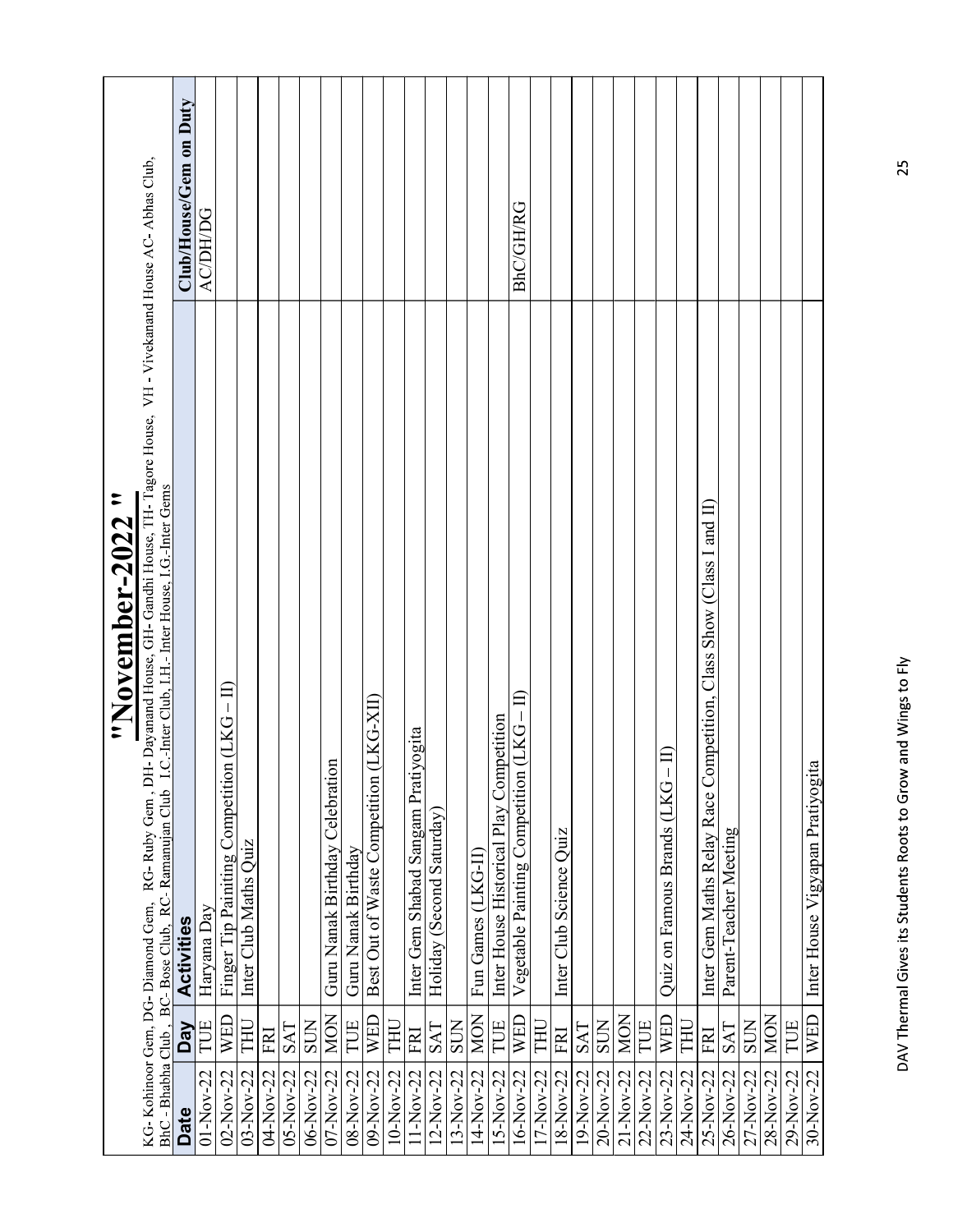|                 | $\tilde{\phantom{a}}$<br>"December-2022                                                                                                                                                                                                                  |                        |
|-----------------|----------------------------------------------------------------------------------------------------------------------------------------------------------------------------------------------------------------------------------------------------------|------------------------|
|                 | DH- Dayanand House, GH- Gandhi House, TH- Tagore House, VH - Vivekanand House AC- Abhas Club,<br>I.C.-Inter Club, I.H.- Inter House, I.G.-Inter Gems<br>KG-Kohinoor Gem, DG-Diamond Gem, RG-Ruby Gem, BhC - Bhabha Club, BC-Bose Club, RC-Ramanujan Club |                        |
| Date            | <b>Activities</b><br>Day                                                                                                                                                                                                                                 | Club/House/Gem on Duty |
| $01 - Dec-22$   | THU                                                                                                                                                                                                                                                      | <b>BC/TH/KG</b>        |
| $02$ -Dec-22    | Play<br>Inter Club English One Act<br>FRI                                                                                                                                                                                                                |                        |
| $03-Dec-22$     | SAT                                                                                                                                                                                                                                                      |                        |
| 04-Dec-22       | <b>SUN</b>                                                                                                                                                                                                                                               |                        |
| $05-Dec-22$     | II Term Exams Begins (LKG – II)<br>MON                                                                                                                                                                                                                   |                        |
| 06-Dec-22       | Inter Gem Ad-Mad Show<br>TUE                                                                                                                                                                                                                             |                        |
| $07 - Dec - 22$ | <b>WED</b>                                                                                                                                                                                                                                               |                        |
| 08-Dec-22       | THU                                                                                                                                                                                                                                                      |                        |
| 09-Dec-22       | Commerce Quiz Competition (XI-XII)<br>FRI                                                                                                                                                                                                                |                        |
| $10 - Dec-22$   | Human Rights Day, Holiday (Second Saturday)<br>SAT                                                                                                                                                                                                       |                        |
| 11-Dec-22       | <b>SUN</b>                                                                                                                                                                                                                                               |                        |
| 12-Dec-22       | <b>MON</b>                                                                                                                                                                                                                                               |                        |
| 13-Dec-22       | TUE                                                                                                                                                                                                                                                      |                        |
| 14-Dec-22       | WED                                                                                                                                                                                                                                                      |                        |
| 15-Dec-22       | Master of Keyboard Competition(Grade 3-8)<br><b>THU</b>                                                                                                                                                                                                  |                        |
| 16-Dec-22       | FRI                                                                                                                                                                                                                                                      | <b>RCVH/DG</b>         |
| 17-Dec-22       | SAT                                                                                                                                                                                                                                                      |                        |
| 18-Dec-22       | <b>SUN</b>                                                                                                                                                                                                                                               |                        |
| 19-Dec-22       | MON                                                                                                                                                                                                                                                      |                        |
| 20-Dec-22       | TUE                                                                                                                                                                                                                                                      |                        |
| 21-Dec-22       | Maths Quiz Competition(LKG - II)<br>WED                                                                                                                                                                                                                  |                        |
| 22-Dec-22       | Maths Day<br>THU                                                                                                                                                                                                                                         |                        |
| 23-Dec-22       | UKG)<br>Class Show (Class LKG and<br>FRI                                                                                                                                                                                                                 |                        |
| 24-Dec-22       | Parent-Teacher Meeting<br>SAT                                                                                                                                                                                                                            |                        |
| 25-Dec-22       | Christmas Day and Swami Shardhanand Balidan Diwas<br><b>SUN</b>                                                                                                                                                                                          |                        |
| 26-Dec-22       | MON                                                                                                                                                                                                                                                      |                        |
| 27-Dec-22       | TUE                                                                                                                                                                                                                                                      |                        |
|                 |                                                                                                                                                                                                                                                          |                        |
| 28-Dec-22       | <b>WED</b>                                                                                                                                                                                                                                               |                        |
| 29-Dec-22       | THU                                                                                                                                                                                                                                                      |                        |
| $30 - Dec - 22$ | FRI                                                                                                                                                                                                                                                      |                        |
| $31 - Dec-22$   | $-X\Pi$<br>Kite Decoration Competition (III<br>SAT                                                                                                                                                                                                       |                        |
|                 | DAV Thermal Gives its Students Roots to Grow and Wings to Fly                                                                                                                                                                                            | 26                     |
|                 |                                                                                                                                                                                                                                                          |                        |
|                 |                                                                                                                                                                                                                                                          |                        |
|                 |                                                                                                                                                                                                                                                          |                        |
|                 |                                                                                                                                                                                                                                                          |                        |
|                 |                                                                                                                                                                                                                                                          |                        |
|                 |                                                                                                                                                                                                                                                          |                        |
|                 |                                                                                                                                                                                                                                                          |                        |
|                 |                                                                                                                                                                                                                                                          |                        |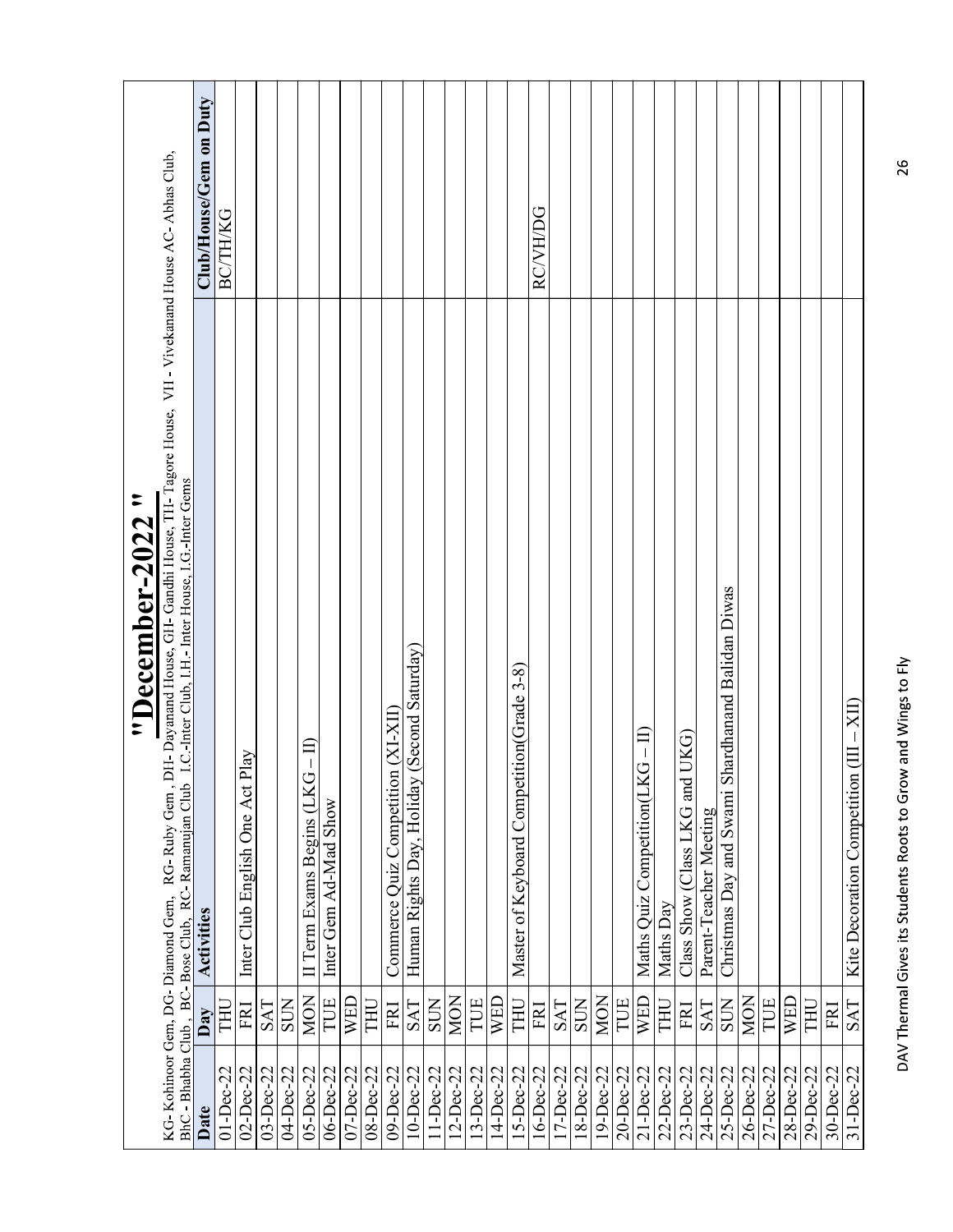|                 |            | $\tilde{\phantom{a}}$<br>"January-2023                                                                                                                                                                                                                        |                        |
|-----------------|------------|---------------------------------------------------------------------------------------------------------------------------------------------------------------------------------------------------------------------------------------------------------------|------------------------|
|                 |            | DH- Dayanand House, GH- Gandhi House, TH- Tagore House, VH - Vivekanand House AC- Abhas Club,<br>I.C.-Inter Club, I.H.- Inter House, I.G.-Inter Gems<br>BhC - Bhabha Club, BC-Bose Club, RC-Ramanujan Club<br>RG-Ruby Gem<br>KG-Kohinoor Gem, DG-Diamond Gem, |                        |
| Date            | Day        | <b>Activities</b>                                                                                                                                                                                                                                             | Club/House/Gem on Duty |
| $01 - Jan - 23$ | <b>NOS</b> |                                                                                                                                                                                                                                                               | <b>ACDH/RG</b>         |
| $02 - Jan - 23$ | <b>MON</b> |                                                                                                                                                                                                                                                               |                        |
| $03 - Jan - 23$ | TUE        |                                                                                                                                                                                                                                                               |                        |
| 04-Jan-23       | WED        |                                                                                                                                                                                                                                                               |                        |
| $05 - Jan - 23$ | THU        |                                                                                                                                                                                                                                                               |                        |
| $06 - Jan - 23$ | <b>FRI</b> |                                                                                                                                                                                                                                                               |                        |
| $07 - Jan - 23$ | SAT        |                                                                                                                                                                                                                                                               |                        |
| $08 - Jan - 23$ | <b>NOS</b> |                                                                                                                                                                                                                                                               |                        |
| $09 - Jan - 23$ | <b>NON</b> |                                                                                                                                                                                                                                                               |                        |
| $10 - Jan - 23$ | TUE        |                                                                                                                                                                                                                                                               |                        |
| $11-Jan-23$     | WED        |                                                                                                                                                                                                                                                               |                        |
| $12 - Jan - 23$ | THU        | Swami Vivekanand Birthday                                                                                                                                                                                                                                     |                        |
| $13 - Jan - 23$ | <b>FRI</b> | Lohri                                                                                                                                                                                                                                                         |                        |
| $14-Jan-23$     | SAT        | Makar Sakranti, Holiday (Second Saturday)                                                                                                                                                                                                                     |                        |
| $15 - Jan - 23$ | <b>SUN</b> |                                                                                                                                                                                                                                                               |                        |
| $16 - Jan - 23$ | <b>MON</b> |                                                                                                                                                                                                                                                               |                        |
| $17 - Jan - 23$ | TUE        |                                                                                                                                                                                                                                                               | <b>BhC/GH/KG</b>       |
| $18 - Jan - 23$ | <b>WED</b> | Shalok Recitation Competition (LKG-II)                                                                                                                                                                                                                        |                        |
| $19 - Jan - 23$ | <b>THU</b> |                                                                                                                                                                                                                                                               |                        |
| $20 - Jan - 23$ | <b>FRI</b> |                                                                                                                                                                                                                                                               |                        |
| $21 - Jan - 23$ | <b>SAT</b> |                                                                                                                                                                                                                                                               |                        |
| $22 - Jan - 23$ | <b>SUN</b> |                                                                                                                                                                                                                                                               |                        |
| $23 - Jan - 23$ | <b>MON</b> |                                                                                                                                                                                                                                                               |                        |
| 24-Jan-23       | TUE        |                                                                                                                                                                                                                                                               |                        |
| $25 - Jan - 23$ |            |                                                                                                                                                                                                                                                               |                        |
|                 | WED        | Republic Day Celebration                                                                                                                                                                                                                                      |                        |
| $26 - Jan - 23$ | <b>THU</b> | Republic Day, Basant Panchami                                                                                                                                                                                                                                 |                        |
| $27 - Jan - 23$ | FRI        |                                                                                                                                                                                                                                                               |                        |
| 28-Jan-23       | <b>SAT</b> | Parent-Teacher Meeting                                                                                                                                                                                                                                        |                        |
| $29 - Jan - 23$ | <b>SUN</b> |                                                                                                                                                                                                                                                               |                        |
| $30 - Jan - 23$ | <b>MON</b> |                                                                                                                                                                                                                                                               |                        |
| $31 - Jan - 23$ | TUE        |                                                                                                                                                                                                                                                               |                        |
|                 |            |                                                                                                                                                                                                                                                               |                        |
|                 |            |                                                                                                                                                                                                                                                               |                        |
|                 |            | DAV Thermal Gives its Students Roots to Grow and Wings to Fly                                                                                                                                                                                                 | 27                     |
|                 |            |                                                                                                                                                                                                                                                               |                        |
|                 |            |                                                                                                                                                                                                                                                               |                        |
|                 |            |                                                                                                                                                                                                                                                               |                        |
|                 |            |                                                                                                                                                                                                                                                               |                        |
|                 |            |                                                                                                                                                                                                                                                               |                        |
|                 |            |                                                                                                                                                                                                                                                               |                        |
|                 |            |                                                                                                                                                                                                                                                               |                        |
|                 |            |                                                                                                                                                                                                                                                               |                        |
|                 |            |                                                                                                                                                                                                                                                               |                        |
|                 |            |                                                                                                                                                                                                                                                               |                        |
|                 |            |                                                                                                                                                                                                                                                               |                        |
|                 |            |                                                                                                                                                                                                                                                               |                        |
|                 |            |                                                                                                                                                                                                                                                               |                        |
|                 |            |                                                                                                                                                                                                                                                               |                        |
|                 |            |                                                                                                                                                                                                                                                               |                        |
|                 |            |                                                                                                                                                                                                                                                               |                        |
|                 |            |                                                                                                                                                                                                                                                               |                        |
|                 |            |                                                                                                                                                                                                                                                               |                        |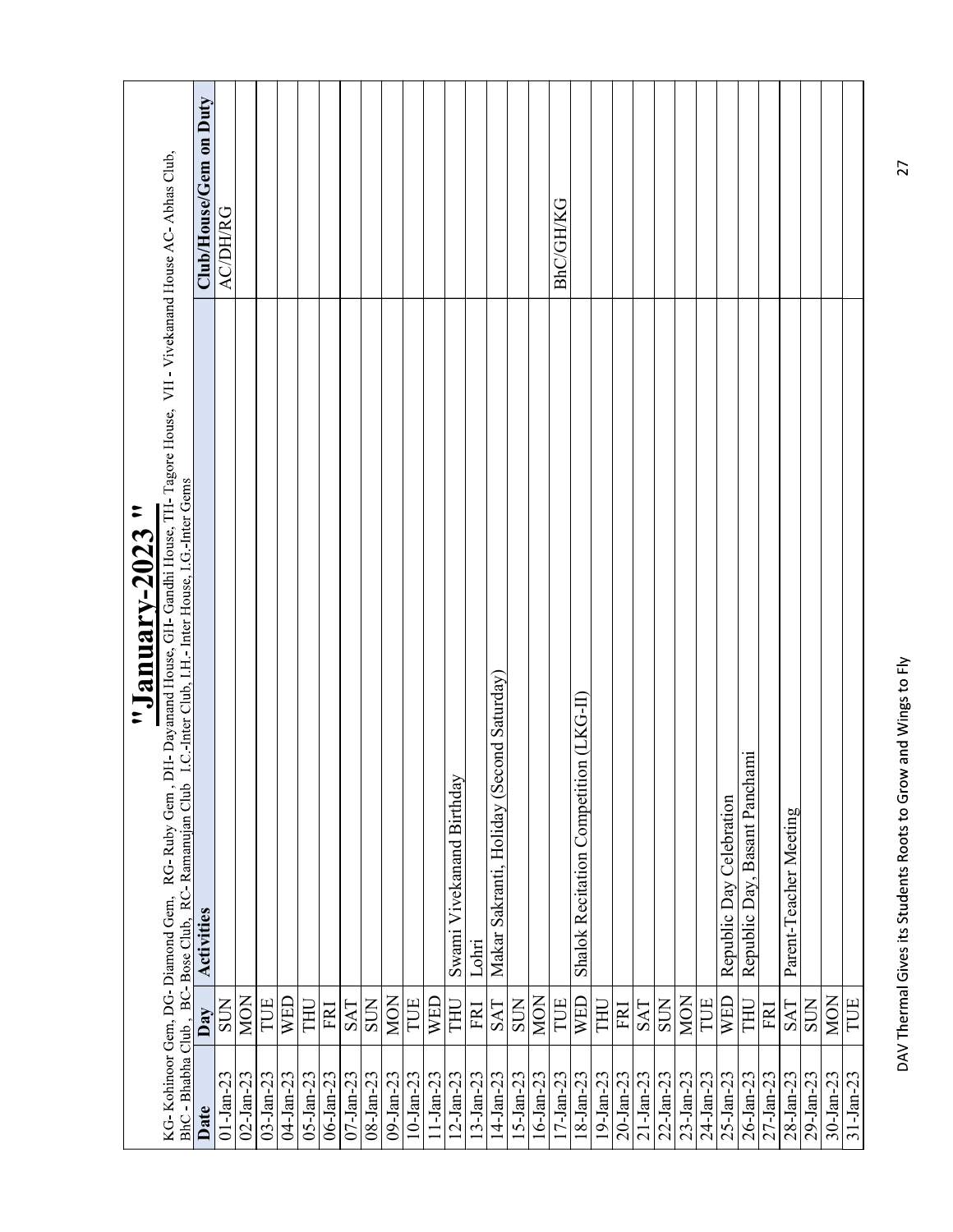|                 |            | "February-2023"                                                                                                                                                                                      |                        |
|-----------------|------------|------------------------------------------------------------------------------------------------------------------------------------------------------------------------------------------------------|------------------------|
|                 |            | DH- Dayanand House, GH- Gandhi House, TH- Tagore House, VH - Vivekanand House AC- Abhas Club,<br>KG-Kohinoor Gem, DG-Diamond Gem, RG-Ruby Gem,<br>BhC - Bhabha Club, BC-Bose Club, RC-Ramanujan Club |                        |
| Date            | Day        | I.C.-Inter Club, I.H.- Inter House, I.G.-Inter Gems<br><b>Activities</b>                                                                                                                             | Club/House/Gem on Duty |
| $01 - Feb - 23$ | WED        |                                                                                                                                                                                                      | <b>BC/TH/DG</b>        |
| $02$ -Feb-23    | LHL        |                                                                                                                                                                                                      |                        |
| 03-Feb-23       | FRI        |                                                                                                                                                                                                      |                        |
| 04-Feb-23       | <b>SAT</b> |                                                                                                                                                                                                      |                        |
| 05-Feb-23       | <b>SUN</b> |                                                                                                                                                                                                      |                        |
| 06-Feb-23       | <b>MON</b> |                                                                                                                                                                                                      |                        |
| $07 - Feb - 23$ | TUE        |                                                                                                                                                                                                      |                        |
| 08-Feb-23       | <b>WED</b> |                                                                                                                                                                                                      |                        |
| 09-Feb-23       | THU        | Thanks Giving Ceremony                                                                                                                                                                               |                        |
| $10-Feb-23$     | <b>FRI</b> |                                                                                                                                                                                                      |                        |
| $11-Feb-23$     | SAT        | Holiday (Second Saturday)                                                                                                                                                                            |                        |
| $12 - Feb - 23$ | <b>SUN</b> |                                                                                                                                                                                                      |                        |
| 13-Feb-23       | <b>MON</b> |                                                                                                                                                                                                      |                        |
| 14-Feb-23       | TUE        |                                                                                                                                                                                                      |                        |
| 15-Feb-23       | WED        |                                                                                                                                                                                                      |                        |
| $16 - Feb - 23$ | THU        |                                                                                                                                                                                                      | <b>RC/VH/RG</b>        |
| 17-Feb-23       | FRI        |                                                                                                                                                                                                      |                        |
| $18$ -Feb-23    | <b>SAT</b> | Maha Shivratri                                                                                                                                                                                       |                        |
| 19-Feb-23       | <b>SUN</b> |                                                                                                                                                                                                      |                        |
| 20-Feb-23       | <b>MON</b> |                                                                                                                                                                                                      |                        |
| $21 - Feb - 23$ | TUE        |                                                                                                                                                                                                      |                        |
| 22-Feb-23       | <b>WED</b> |                                                                                                                                                                                                      |                        |
| 23-Feb-23       | THU        |                                                                                                                                                                                                      |                        |
| 24-Feb-23       | FRI        |                                                                                                                                                                                                      |                        |
| 25-Feb-23       | <b>SAT</b> |                                                                                                                                                                                                      |                        |
| 26-Feb-23       | <b>SUN</b> |                                                                                                                                                                                                      |                        |
| 27-Feb-23       | <b>MON</b> |                                                                                                                                                                                                      |                        |
| 28-Feb-23       | TUE        |                                                                                                                                                                                                      |                        |
|                 |            | DAV Thermal Gives its Students Roots to Grow and Wings to Fly                                                                                                                                        | 28                     |
|                 |            |                                                                                                                                                                                                      |                        |
|                 |            |                                                                                                                                                                                                      |                        |
|                 |            |                                                                                                                                                                                                      |                        |
|                 |            |                                                                                                                                                                                                      |                        |